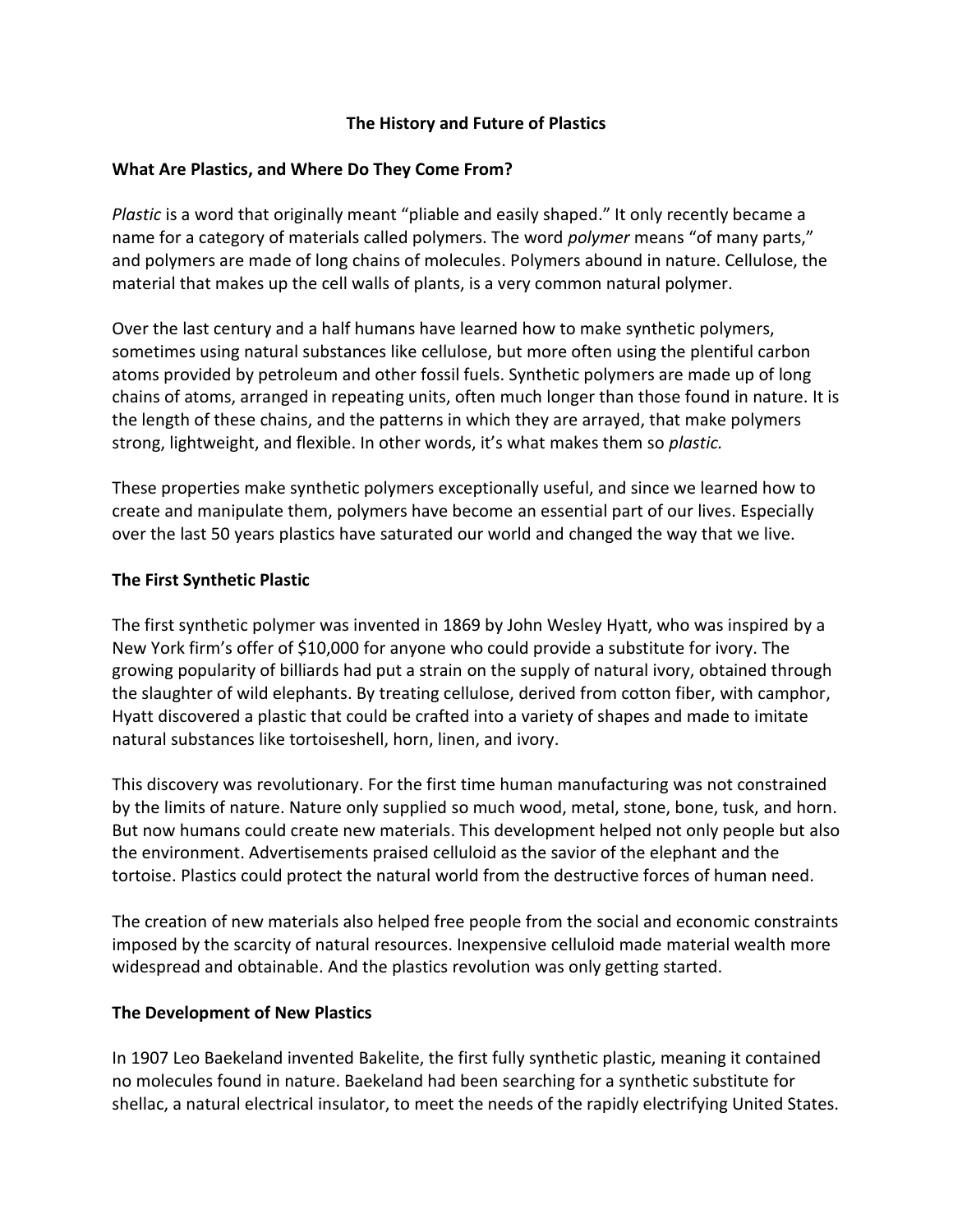Bakelite was not only a good insulator; it was also durable, heat resistant, and, unlike celluloid, ideally suited for mechanical mass production. Marketed as "the material of a thousand uses," Bakelite could be shaped or molded into almost anything, providing endless possibilities.

Hyatt's and Baekeland's successes led major chemical companies to invest in the research and development of new polymers, and new plastics soon joined celluloid and Bakelite. While Hyatt and Baekeland had been searching for materials with specific properties, the new research programs sought new plastics for their own sake and worried about finding uses for them later.

## **Plastics Come of Age**

World War II necessitated a great expansion of the plastics industry in the United States, as industrial might proved as important to victory as military success. The need to preserve scarce natural resources made the production of synthetic alternatives a priority. Plastics provided those substitutes. Nylon, invented by Wallace Carothers in 1935 as a synthetic silk, was used during the war for parachutes, ropes, body armor, helmet liners, and more. Plexiglas provided an alternative to glass for aircraft windows. A *Time* magazine article noted that because of the war, "plastics have been turned to new uses and the adaptability of plastics demonstrated all over again."<sup>1</sup> During World War II plastic production in the United States increased by 300%.

The surge in plastic production continued after the war ended. After experiencing the Great Depression and then World War II, Americans were ready to spend again, and much of what they bought was made of plastic. According to author Susan Freinkel, "In product after product, market after market, plastics challenged traditional materials and won, taking the place of steel in cars, paper and glass in packaging, and wood in furniture."<sup>2</sup> The possibilities of plastics gave some observers an almost utopian vision of a future with abundant material wealth thanks to an inexpensive, safe, sanitary substance that could be shaped by humans to their every whim.

# **Growing Concerns about Plastics**

The unblemished optimism about plastics didn't last. In the postwar years there was a shift in American perceptions as plastics were no longer seen as unambiguously positive. Plastic debris in the oceans was first observed in the 1960s, a decade in which Americans became increasingly aware of environmental problems. Rachel Carson's 1962 book, *Silent Spring,* exposed the dangers of chemical pesticides. In 1969 a major oil spill occurred off the California coast and the polluted Cuyahoga River in Ohio caught fire, raising concerns about pollution. As awareness about environmental issues spread, the persistence of plastic waste began to trouble observers.

*Plastic* also gradually became a word used to describe that which was cheap, flimsy, or fake. In *The Graduate*, one of the top movies of 1968, Dustin Hoffman's character was urged by an

 $\overline{a}$ 1 Joseph L. Nicholson and George R. Leighton, "Plastics Come of Age," *Harper's Magazine,* August 1942, p. 306.<br><sup>2</sup> Cues.

Susan Freinkel, *Plastics: A Toxic Love Story* (New York: Henry Holt, 2011), p. 4.